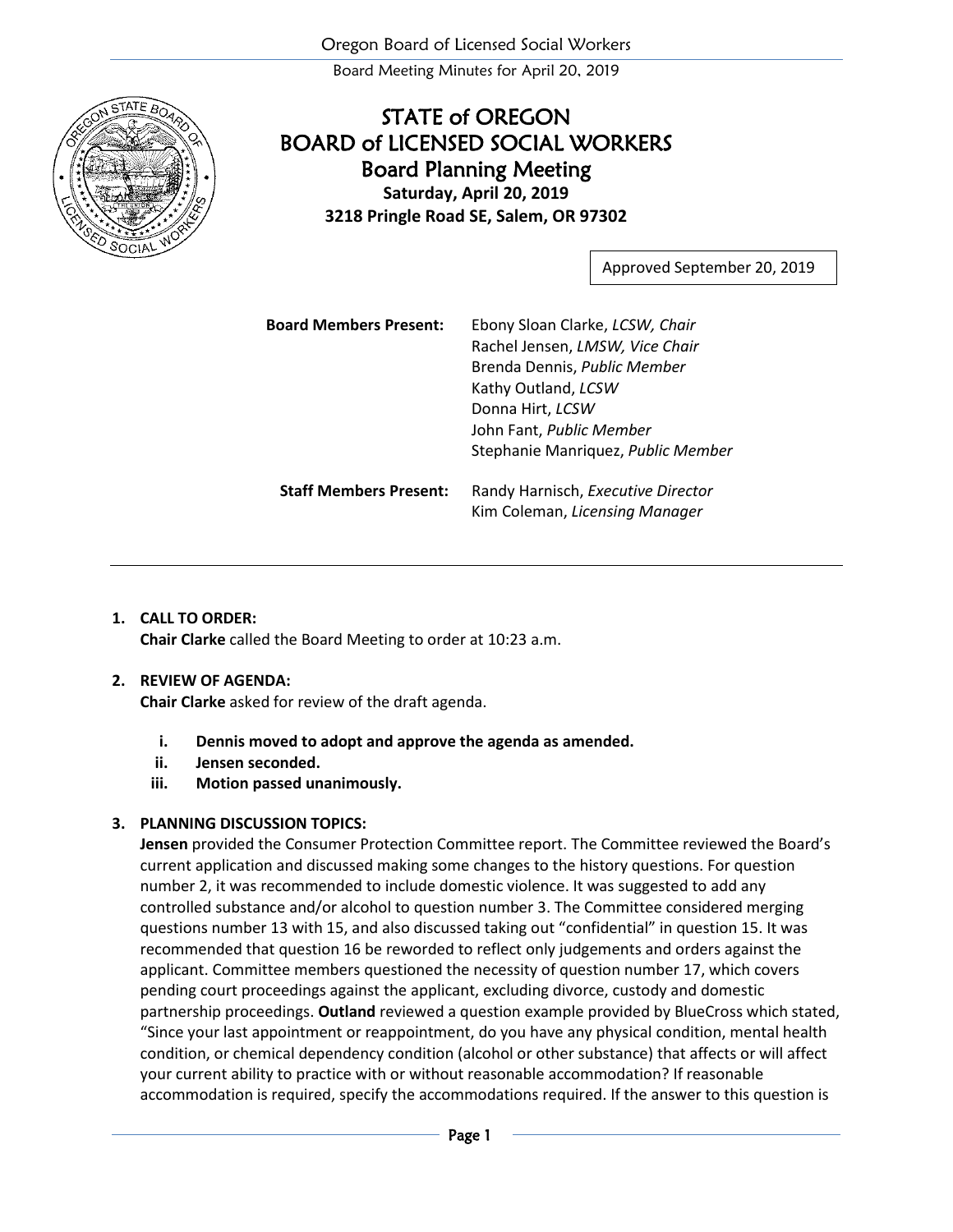Board Meeting Minutes for April 20, 2019

yes, please identify and describe any rehabilitation program in which you are or were enrolled which assures your ability to adhere to prevailing standards of professional performance." The Committee recommended using the example language to rephrase question number 19. **Clarke** recommended changing "chemical dependency" to "chemical use". **Dennis** suggested removing the identification of the required reasonable accommodation language. **Jensen** stated the Committee discussed processes and procedures, and reviewed investigator goals. Committee members discussed the authority of the Consumer Protection Committee to adjudicate cases and how the Board delegates authority. The Committee would like to start meeting prior to Board meetings then make their recommendations to the full Board as a way to expedite processes. A goal was set to present a minimum of 50-75 cases by the end of 2019. **Clarke** requested a report on the number of processed cases per a year.

**Harnisch** reviewed the ASWB model statute regarding qualifications for licensure by endorsement. It was revised by ASWB to promote licensure mobility. It now states an applicant currently licensed as a social worker in another jurisdiction must provide evidence to the Board, including submitting a written application, paying the fees as specified by the Board, and presenting to the Board proof of an active social work license in good standing. Harnisch discussed whether the Board could accomplish this through the Board's current statute, or if the Board needed to amend its statute and create a new category called licensure by endorsement, or if the Board could keep its current statue and accomplish the process by administrative rule. The Board will need to decide how much information they want social workers in other jurisdictions to submit with their Oregon licensure applications. Harnisch also discussed the Board's responsibility to primary source verify applicant information. Board members discussed consulting the Joint Commission on Accreditation of Healthcare Organizations (JCAHO).

**Chair Clarke** discussed the significant trend of people of color and people whose first language is not English struggling to pass ASWB exams. She would like to advocate and highlight the concern around ASWB's exams only being offered in English. Board members discussed the fiscal impact that creating the exams in multiple languages would have on ASWB. Clarke would like to advocate to ASWB that they begin tracking race and ethnicity of exam candidates. **Outland** suggested inviting ASWB to attend a Board meeting. **Chair Clarke** inquired on the cost of offering the exams in another language and what strategies could take place to achieve the required funding. She will bring this up at the ASWB Annual Meeting of the Delegate Assembly in November. **Harnisch** suggested drafting a letter to the French speaking province directors to open up a dialogue.

**Harnisch** provided a legislative update. There are two Bills in progress that could impact the Board's requirements. One would create new CE requirements for cultural competence and suicide prevention. The other would require that cultural competence continuing education must be provided by the Oregon Health Authority.

**Harnisch** introduced the Board's new database provider, Thentia Corpotation. Board members reviewed Thentia's website. Harnisch provided an overview of available improvements.

**Jensen**, on behalf of Oregon CSWE accredited social work education programs, reviewed a request for the Board to allow continuing education credit for supervision of social work interns in MSW programs. The request specifically asks for 6 hours of continuing education for supervising a student for an entire academic year. Receiving this continuing education credit would help incentivize volunteering to supervise and enrich workforce development. The Oregon Field Directors of